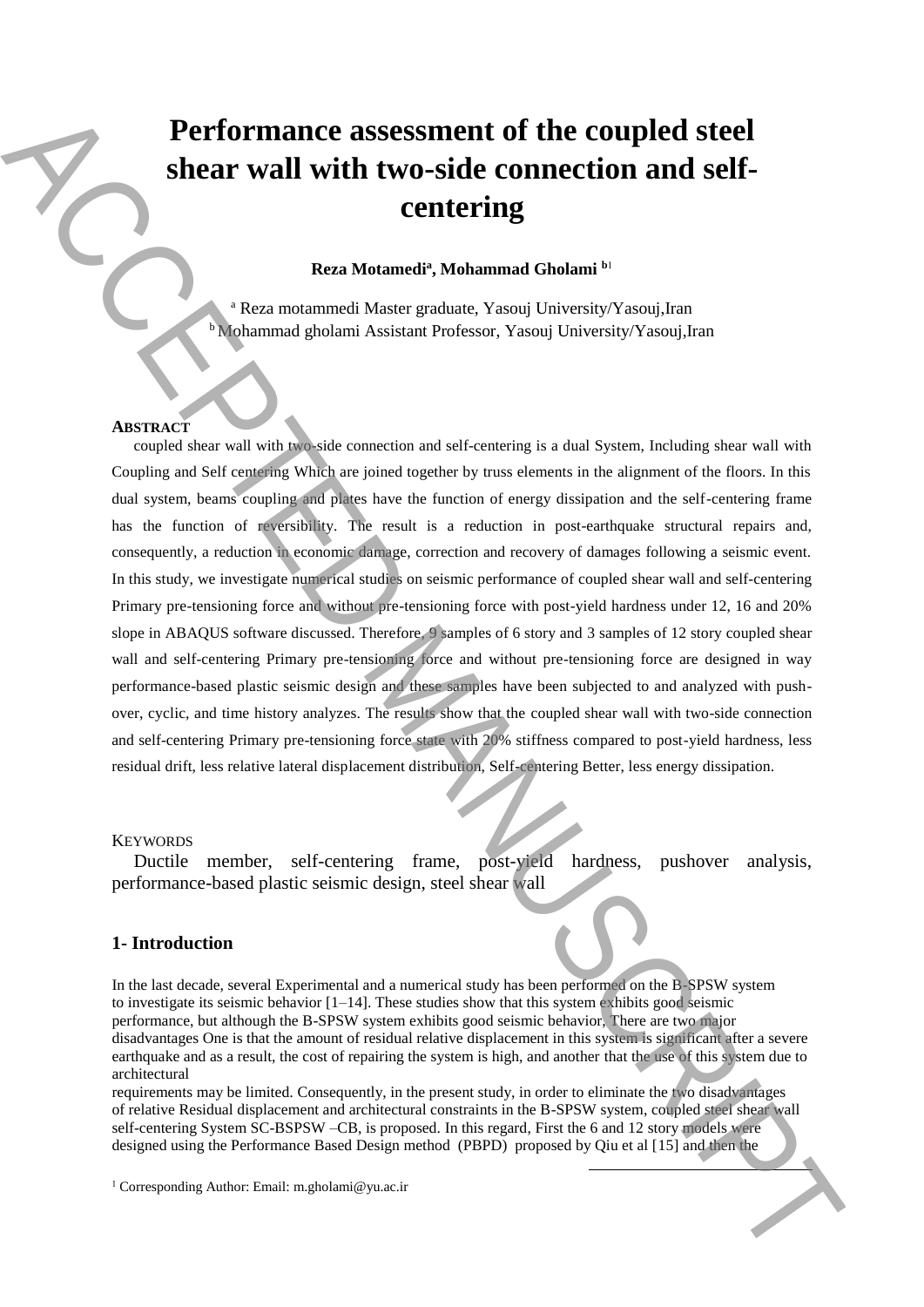behavior of these models has been investigated using push-over, cyclic and time history analyzes. Note that time ,history analyzes were performed with 4 earthquake records at MCE hazard level.

### **2- Numerical modeling framework**

The ABAQUS finite element program was used to develop models of the self-centering SPSW with beamconnected web plates. The models use various nonlinear elements to capture important SC-MRF limit states, including: gap opening of the SC-WFD connections, yielding of the PT strands, yielding and inelastic deformations in the members (beams, columns, braces and panel zones). The models include second order (Pdelta) effects due to gravity loads imposed on the gravity load frames in the prototype buildings.

To develop a computationally-efficient model for nonlinear time history analysis, a stress-resultant beamcolumn element (element B32OS from the ABAQUS element library) are used for modeling of the columns and the beams. The web plates were modeled using shell elements. The PT strands are modeled as a truss element with bilinear elastoplastic hysteresis material that align with the centroid of each PT group on each side of the beam or column web. To account for post-tensioning, an initial strain equal to T0/(APT∙EPT) is imposed on the truss element. Post-tensioning results in axial shortening of the beams and column deflections which decrease the post-tensioning force. To avoid this decrease, the initial strain in the truss element is increased to ensure that the post-tensioning force in the PT strands is equal to T0 after beam shortening. because of the control of the state of the state of the analysis ACCEPTE and the state of the analysis ACCEPTE and maximum residue that the analysis ACCEPTE and the analysis ACCEPTE and the analysis ACCEPTE and maximum re

in the PT connection model, rigid link elements are used to model the beam–column interface. To capture the gap opening mechanism in the beam-column interface, three zero-length compression-only axial springs are placed at equal spaces along the beam flange thickness. A leaning column were included in the model to simulate the gravity loads that would contribute to p-delta effects on the framel. Diaphragm action is modeled with truss elements connecting the lean on columns to the SC-MRF at each floor level. These trusses have stiffness of 100 times the axial beam stiffness. The seismic mass attributed to the wall was modeled as lumped masses at the lean on columns nodes at each story.

#### **3- Results**

#### **3-1- Pushover analysis**

There is little difference between the results of the models with different  $\beta$  parameter values in terms of primary stiffness and secondary stiffness and final capacity. This difference is small due to the different cross sections in these models, not due to the  $\beta$  parameter. In general, it is clear that the beta parameter does not affect the results of the models analysis. On the other, for models with different  $\alpha$  value, the initial stiffness of the models are equal but there is a significant difference in the secondary stiffness of the models. Also the capacity of these models in The 2% drifts are also different.

The reason is that with the increase of cable Cross-sectional area, The fixity of PTF frame connection increases after opening. As a result,  $k_2$  increases, and as  $k_2$  increases, the model capacity Increases 2% in drift.

#### **3-2- cyclic analysis**

Generally, flag-shape (FS) hysteresis Curves exhibite pinching behavior. Clearly, the β parameter has a significant impact on the energy dissipation of the models. For example, the energy dissipation capacity of the models with  $\beta = 0.91$ ,  $\beta = 1.08$  and  $\beta = 0$  are 5810000 (NM), 5470000 (NM) and 4950000 (NM) respectively. That is, with the increase in β, the amount of energy dissipation decreases. But with increasing the  $\alpha$  parameter, there is no change in the energy dissipation of the models and the energy dissipation in all of these models is equal to about 5230000 (NM)**.** The reason is that in these models, The energy dissipation is carried by the shear wall. The shear wall specifications are the same in all these models.

#### **3-3- Result of response history analysis**

As the β value increases, the average maximum story displacement increases. The reason for this is that the increase in the β value causes a reduction in energy dissipation in the system and thus as a result, the demand for ductility of system increases. Also, by increasing the β value and as a result of increasing the amount of self-centering force, the amount of residual displacement decreases. By increasing the  $\alpha$  parameter the story